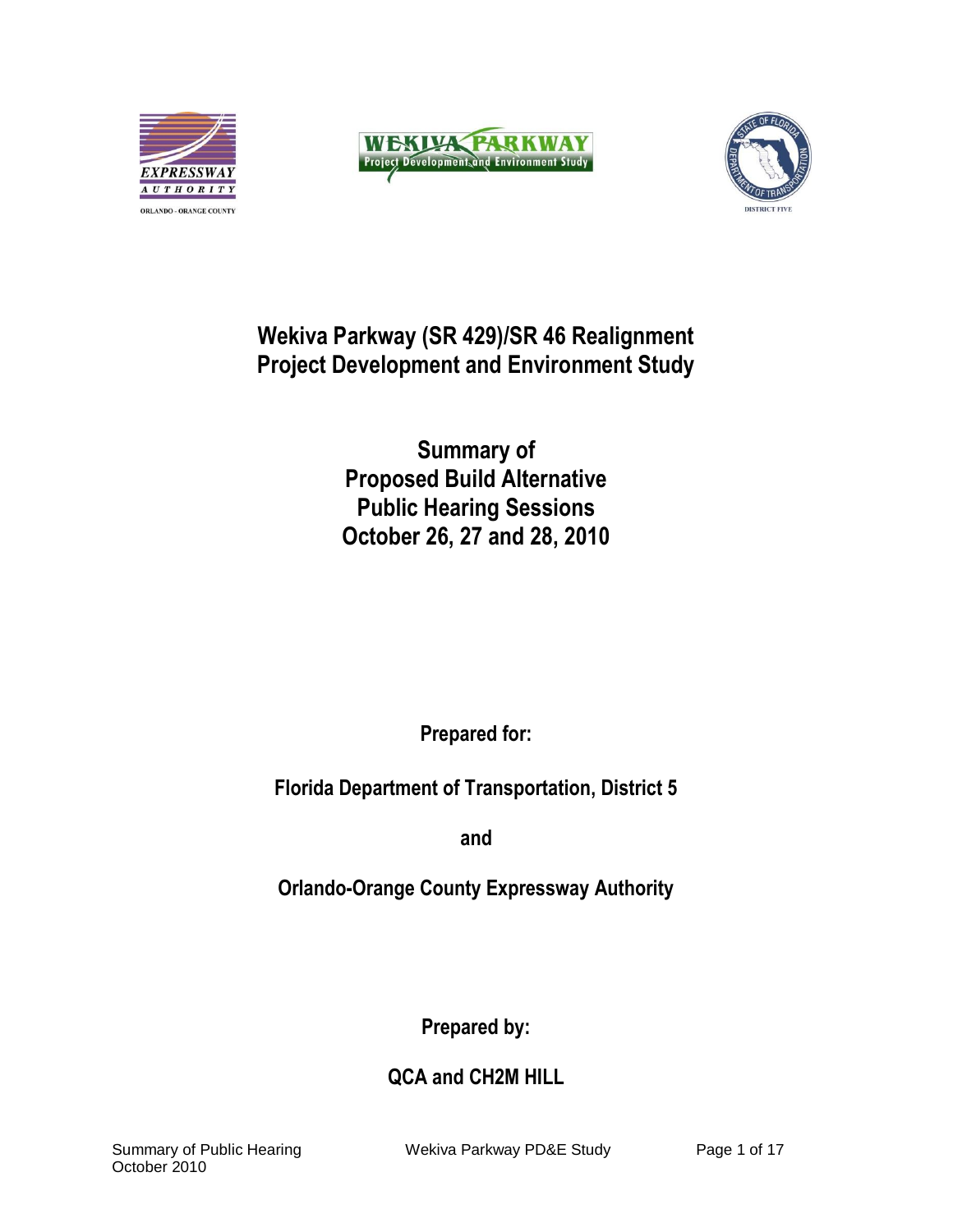# **Summary of Proposed Build Alternative Public Hearing Sessions Wekiva Parkway Project Development and Environment Study**

# **TABLE OF CONTENTS**

| 1.0 |     |  |                |
|-----|-----|--|----------------|
| 2.0 |     |  |                |
| 3.0 |     |  | 6              |
| 4.0 |     |  | $\overline{7}$ |
| 5.0 | 10  |  |                |
|     | 5.1 |  |                |
|     | 5.2 |  | 13             |
|     | 5.3 |  | 14             |
| 6.0 |     |  | 15             |
| 7.0 |     |  | 16             |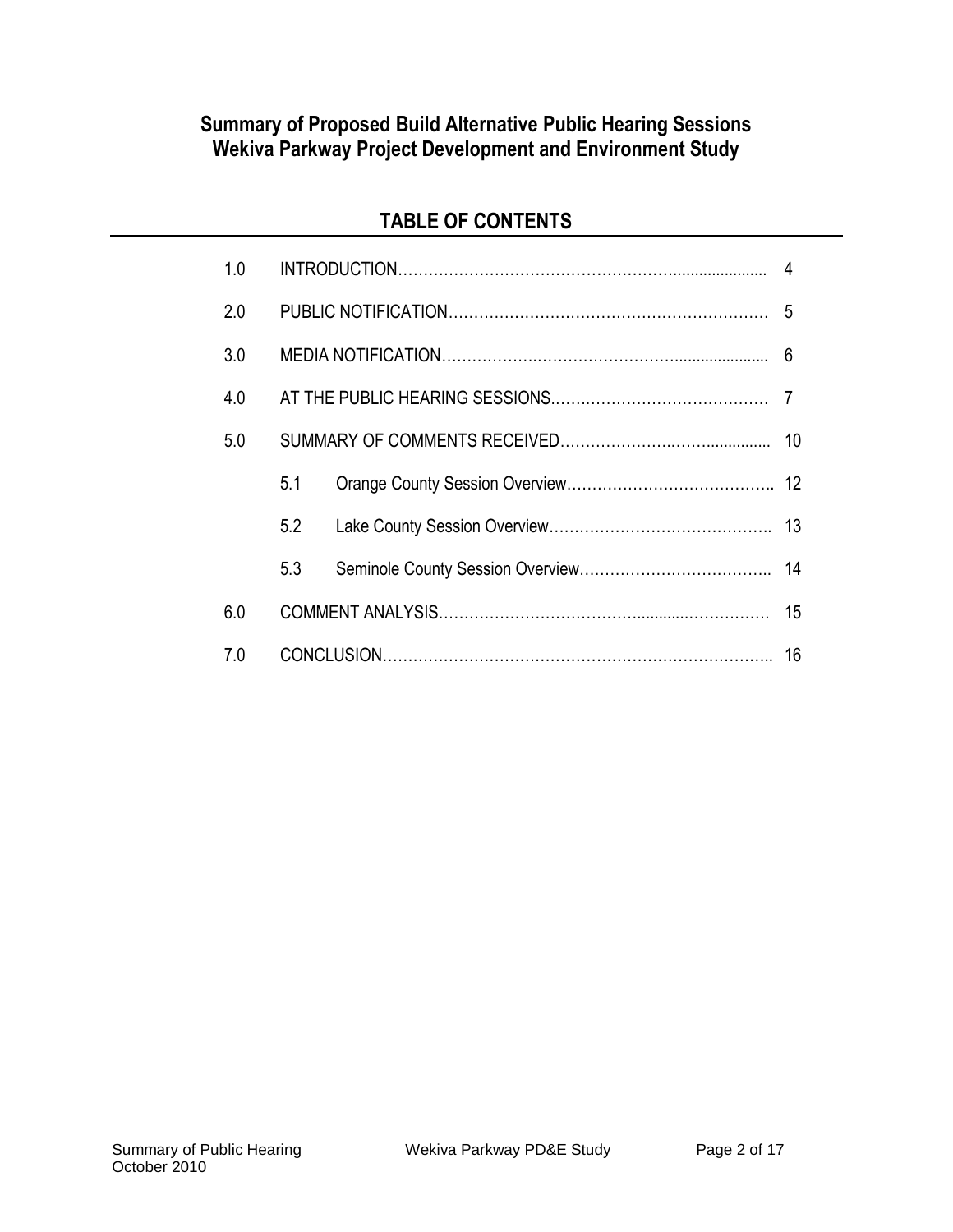### **Summary of Proposed Build Alternative Public Hearing Sessions Wekiva Parkway Project Development and Environment Study**

# **LIST OF TABLES**

### **LIST OF FIGURES**

# **LIST OF APPENDICES**

- APPENDIX A: Examples of Public Hearing Invitations
- APPENDIX B: Legal Advertisements and Media Notification
- APPENDIX C: Sign-In Sheets
- APPENDIX D: PowerPoint Presentation
- APPENDIX E: Public Hearing Handouts
- APPENDIX F: Display Boards
- APPENDIX G: Spreadsheet of Comments and Responses
- APPENDIX H: Transcripts of Public Hearing Sessions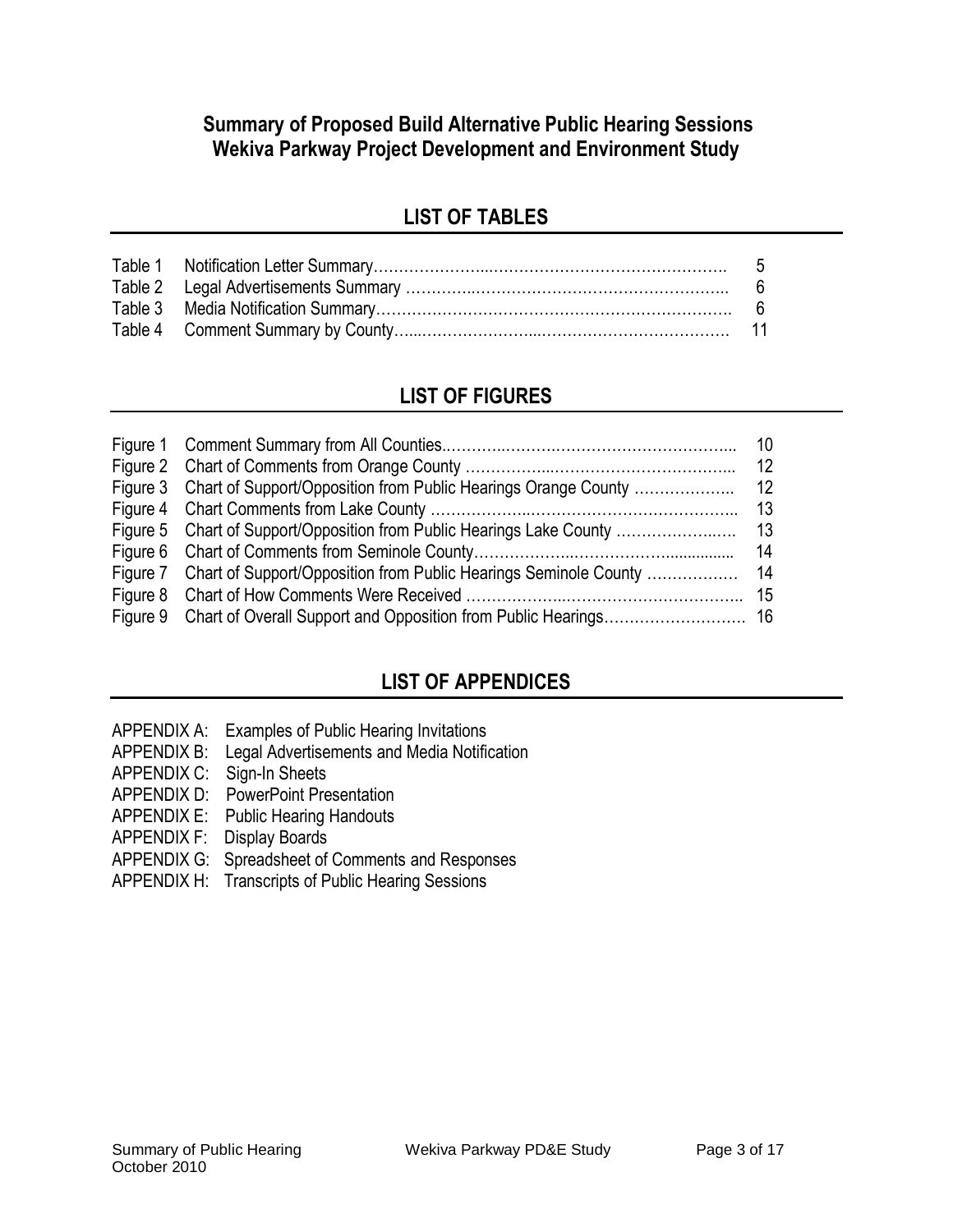### **1.0 INTRODUCTION**

This document summarizes the activities associated with the public hearing for the proposed build alternative identified in the Wekiva Parkway Project Development and Environment (PD&E) Study. Three public hearing sessions were sponsored by the Florida Department of Transportation (FDOT) District 5 and the Orlando-Orange County Expressway Authority (Expressway Authority). The three public hearing sessions were held from 5 p.m. to 8 p.m. on the dates and at the locations identified below.

#### **Public Hearing Dates and Locations:**

- **Session 1 – Orange County (sponsored by the Expressway Authority)** Tuesday, October 26, 2010 VFW Post No. 10147 519 South Central Avenue Apopka, FL 32703
- **Session 2 – Lake County (sponsored by FDOT)** Wednesday, October 27, 2010 Lake Receptions 4425 North Highway 19A Mount Dora, FL 32757
- **Session 3 – Seminole County (sponsored by FDOT)** Thursday, October 28, 2010 Sanford Civic Center 401 East Seminole Boulevard Sanford, FL 32771

The public hearing sessions were conducted to afford local residents, property owners, business owners, government officials, media and other interested parties the opportunity to review and express their views concerning the proposed build alternative and the social, economic and environmental effects of the proposed project. These public hearing sessions presented formal opportunities for members of the public to review information about the Wekiva Parkway PD&E Study, to discuss that information with the project team, and to provide their comments for the public hearing record.

#### **Project Team Attendees:**

Representatives from the Expressway Authority, FDOT District 5, PBS&J, CH2M HILL, Quest Corporation of America Inc. (QCA), Kittelson & Associates Inc. (KAI), and HNTB were available at each of the public hearing sessions to answer questions. All project team representatives wore nametags. Project team representatives who attended included:

 Orlando-Orange County Expressway Authority – Executive Director Mike Snyder, P.E., Joe Berenis, P.E., Lindsay Hodges, Michelle Maikisch and Glenn Pressimone, P.E.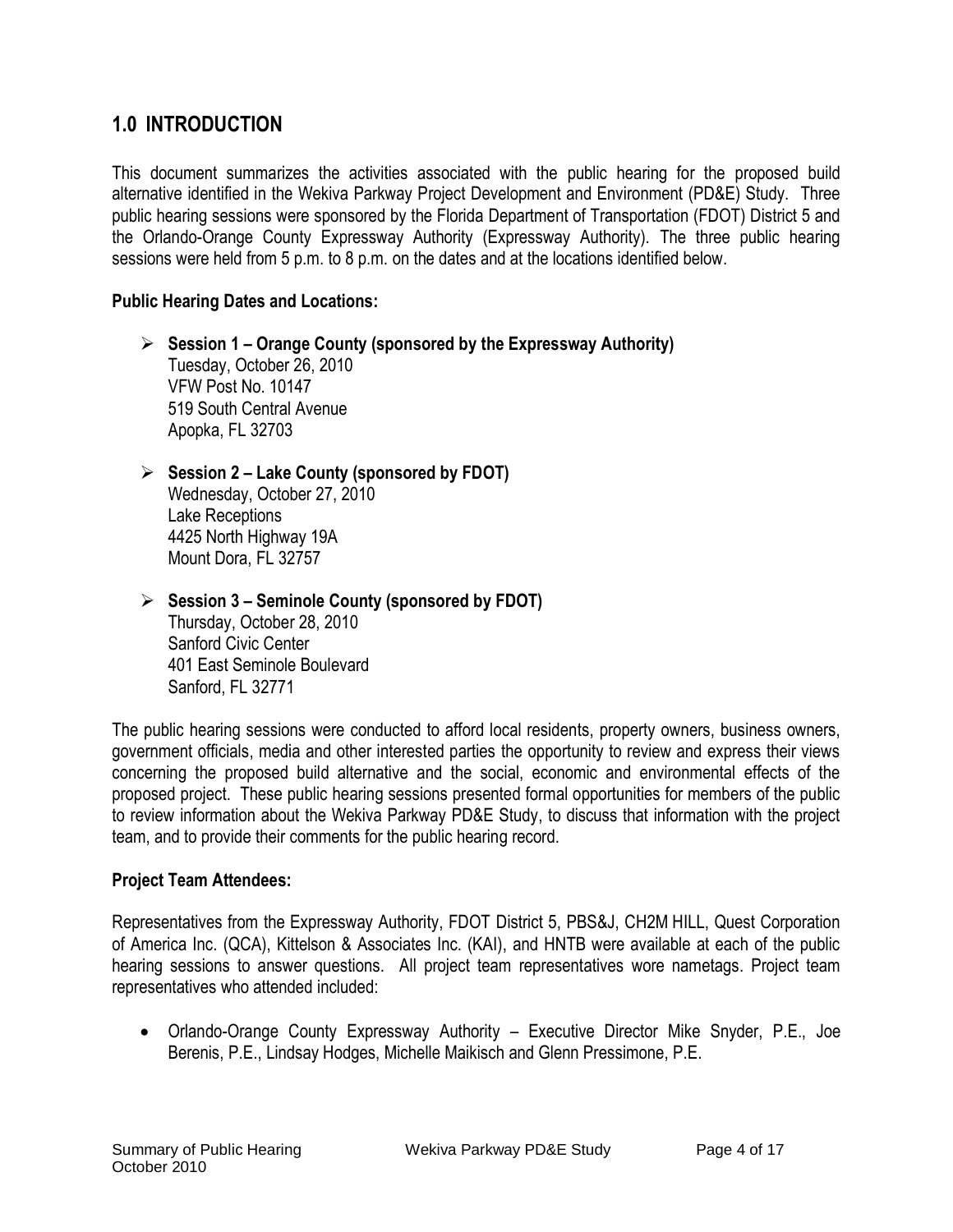- Florida Department of Transportation District 5 Secretary Noranne Downs, P.E., Brian Stanger, P.E., Steve Olson, Michael Dollery, Jim Clark, Jorge Colon, Diane Taylor, Teresa Hensley and Laura Waters
- CH2MHILL (PD&E Study Consultant) Mark Callahan, P.E., Dave Lewis, Kathleen Jorza, Sunserea Dalton, P.E., Ann Mulligan, P.E., Tara Jones, P.E., Melanie Koffler, Carol Barker, P.E., Scott Bear, P.E., Eddie Vidal, Eileen LaSeur, Ken Wooten, P.E. and Amy Windom, P.E.
- QCA (Public Information) Brian Hutchings, Megan Olivera, Karen Kersey, Nicole Colone and Sharlene Lairscey
- PBS&J (Expressway Authority General Engineering Consultant) Massoud Moradi, P.E., Keith Jackson, P.E. and Deborah Keeter
- KAI (Access Management Consultant) Jack Freeman, P.E.
- HNTB (Traffic Consultant) Josiah Banet, P.E. and Kacia Monts

# **2.0 PUBLIC NOTIFICATION**

A total of 18,320 public hearing notification letters were sent to residents, property owners, business owners, government officials and agencies, and other interested parties in and around the study corridor. Additionally, approximately 1,600 emails were sent to individuals from the Wekiva Parkway contact database. The letters provided information on the dates, times and locations of the public hearing sessions. A copy of the public hearing advertisement, a map of the hearing locations, project limits and other information about the hearing was included with the letter. Public hearing invitations were also sent to all local, state and federal elected officials within the project area. Examples of the notifications are included in Appendix A.

A breakdown of the recipient list is provided in Table 1.

#### **Table 1. Notification Letter Summary**

| <b>Recipient</b>                     | <b>Number of Invitations Sent</b><br>to Recipients |
|--------------------------------------|----------------------------------------------------|
| Elected and Appointed Officials      | 76                                                 |
| Federal, State and Local Agencies    | 244                                                |
| <b>Orange County Property Owners</b> | 4,262                                              |
| Seminole County Property Owners      | 6,076                                              |
| Lake County Property Owners          | 4,658                                              |
| <b>Other Interested Parties</b>      | 3,004                                              |
| Total                                | 18,320                                             |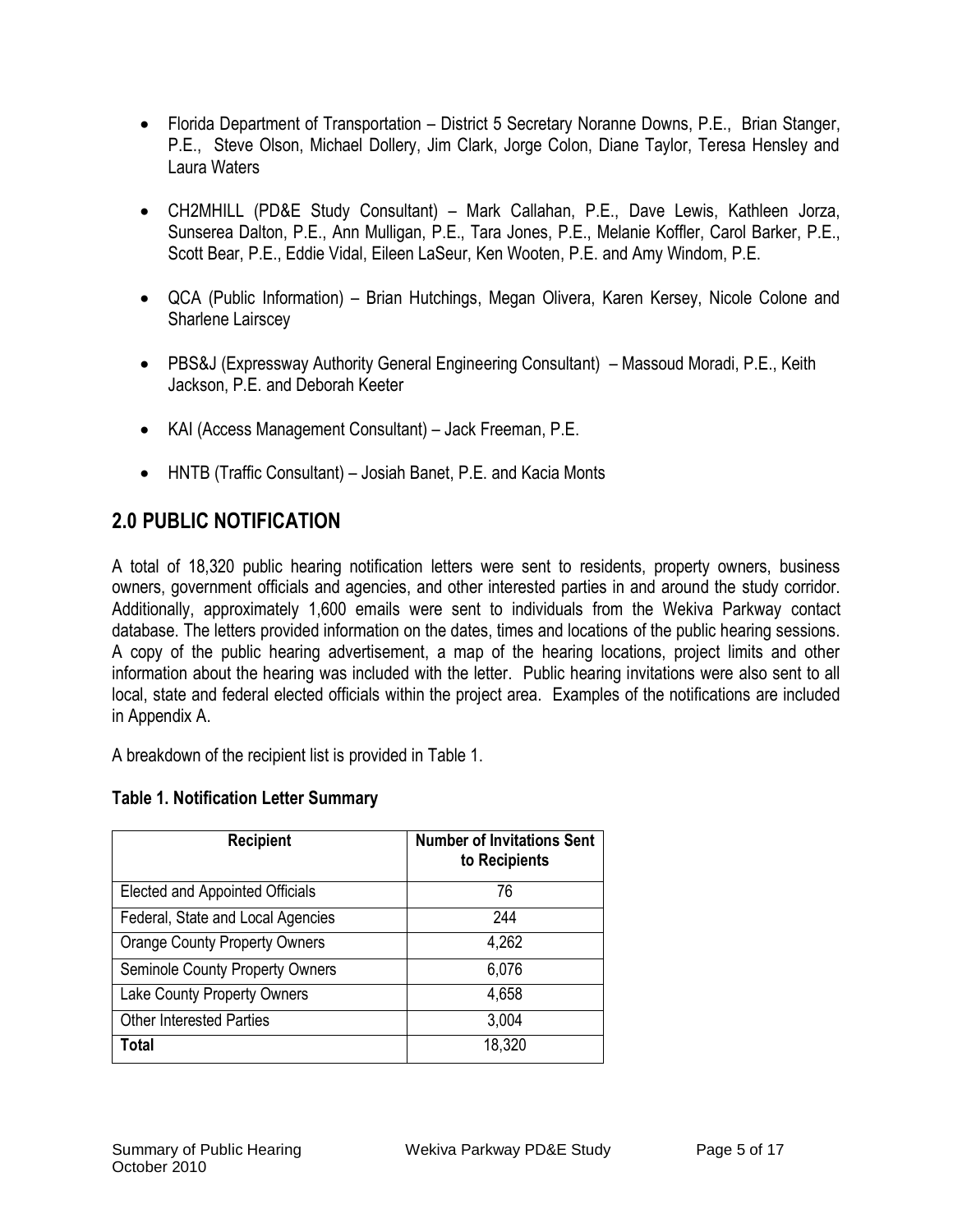#### **Website:**

On October 4, 2010, three weeks prior to the public hearing sessions, information about the upcoming hearing and PDFs of project documents including the Environmental Assessment were posted on the project website (located at [www.wekivaparkway.com](http://www.wekivaparkway.com/) or [www.oocea.com\)](http://www.oocea.com/). Information about the public hearing sessions was also posted on the FDOT Public Meetings notification website. The project website was updated throughout the process leading up to the public hearing sessions. The website included maps of the overall proposed build alternative, individual proposed build alternative maps for specific areas, the project schedule and a project information flyer. Following the final public hearing session on October 28, 2010, electronic copies of the display boards shown at the public hearing, a copy of the public hearing PowerPoint presentation and handout materials were also posted on the project website.

### **3.0 MEDIA NOTIFICATION**

Legal advertisements were prepared and submitted to local print media outlets for publication well in advance of the public hearing. Advertisements were published in English and Spanish. In addition to information on the public hearing sessions, these advertisements provided Notice of Availability of the Environmental Assessment for public review at eight locations in the study area. A list of the media outlets and advertisement run dates is shown in Table 2.

| <b>Media Outlet</b>           | <b>Run Date</b>                         |  |
|-------------------------------|-----------------------------------------|--|
| Florida Administrative Weekly | October 1, 2010                         |  |
| Orlando Sentinel              | October 3, 2010 and October 17, 2010    |  |
| El Sentinel                   | October 2, 2010 and October 16, 2010    |  |
| Apopka Chief                  | October 1, 2010 and October 15, 2010    |  |
| Apopka Planter                | September 29, 2010 and October 13, 2010 |  |
| Sanford Herald                | October 3, 2010 and October 17, 2010    |  |
| Daily Commercial              | October 3, 2010 and October 17, 2010    |  |
| La Prensa                     | October 7, 2010 and October 21, 2010    |  |

#### **Table 2. Legal Advertisements Summary**

Media releases were e-mailed or faxed to local media outlets on October 25, 2010 as described in Table 3. Copies of legal advertisements and media releases are provided in Appendix B.

#### **Table 3. Media Notification Summary**

| <b>Outlet</b>        | <b>Contact Method</b> | <b>Attended Meeting</b> |
|----------------------|-----------------------|-------------------------|
| <b>RADIO</b>         |                       |                         |
| <b>K92 FM</b>        | E-mail                |                         |
| WDBO 580 AM          | E-mail                |                         |
| <b>WMMO 98.9 FM</b>  | E-mail                |                         |
| <b>WTKS 104.1 FM</b> | E-mail                |                         |
| <b>WOMX 105.1</b>    | E-mail                |                         |
| <b>WMFE 90.7</b>     | E-mail                |                         |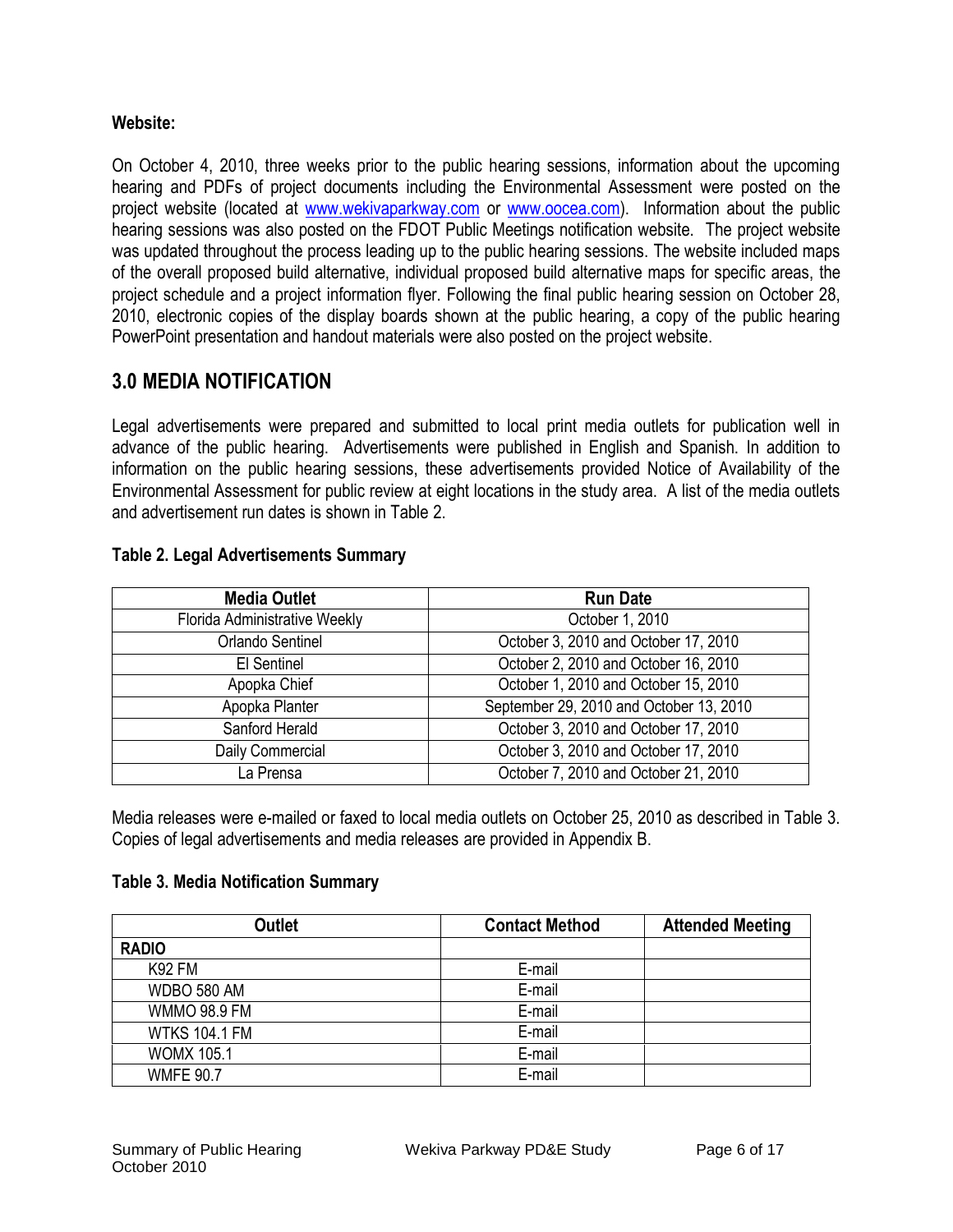| <b>TELEVISION</b>         |        |     |
|---------------------------|--------|-----|
| Fox 35 WOFL               | E-mail | Yes |
| WKMG - TV 6 CBS           | E-mail |     |
| Central Florida News 13   | E-mail | Yes |
| WESH-TV 2 NBC             | E-mail | Yes |
| WFTV-TV9ABC               | E-mail | Yes |
|                           |        |     |
| <b>PRINT</b>              |        |     |
| <b>Orlando Sentinel</b>   | E-mail | Yes |
| La Prensa                 | E-mail |     |
| Sanford Herald            | E-mail |     |
| Apopka Chief/Planter      | E-mail | Yes |
| Daily Commercial          | E-mail | Yes |
| Leesburg Daily Commercial | E-mail | Yes |

# **4.0 AT THE PUBLIC HEARING SESSIONS**

A total of 1,327 people signed-in at the three public hearing sessions held for the Wekiva Parkway PD&E Study, including 401 attendees in Orange County, 455 in Lake County, and 471 in Seminole County.

#### **Public Hearing Format:**

All three public hearing sessions followed the same format. The hearing sessions began with an informal open house for review of displays and documents, followed by a formal presentation and public comment period. Two identical sets of display boards showing the proposed build alternative, typical sections and other project information were set up around the perimeter of the room. Hearing attendees were greeted by receptionists and asked to sign-in prior to being directed to the county section of their interest. Attendees were given project information handouts and speaker request cards. Copies of the sign-in sheets are provided in Appendix C. Several tables and chairs were provided for attendees to rest and write comments. Comment forms and pens were provided. Persons requiring special accommodations were provided contact information in the public notice materials in order to be accommodated. No requests were made. Project team representatives assisted attendees and the local media by answering questions and addressing concerns about the alternative roadway alignments. Tables were provided for right-of-way and access personnel to answer questions and provide written information on the right-of-way acquisition process and access management. Brochures were also available to explain the traffic noise evaluation process and criteria for noise abatement. Several members of the project team were available as Spanish interpreters for those attendees who needed that assistance. At each session, a PowerPoint presentation with narration was presented to the attendees, followed by a public comment period. The presentation is provided in Appendix D.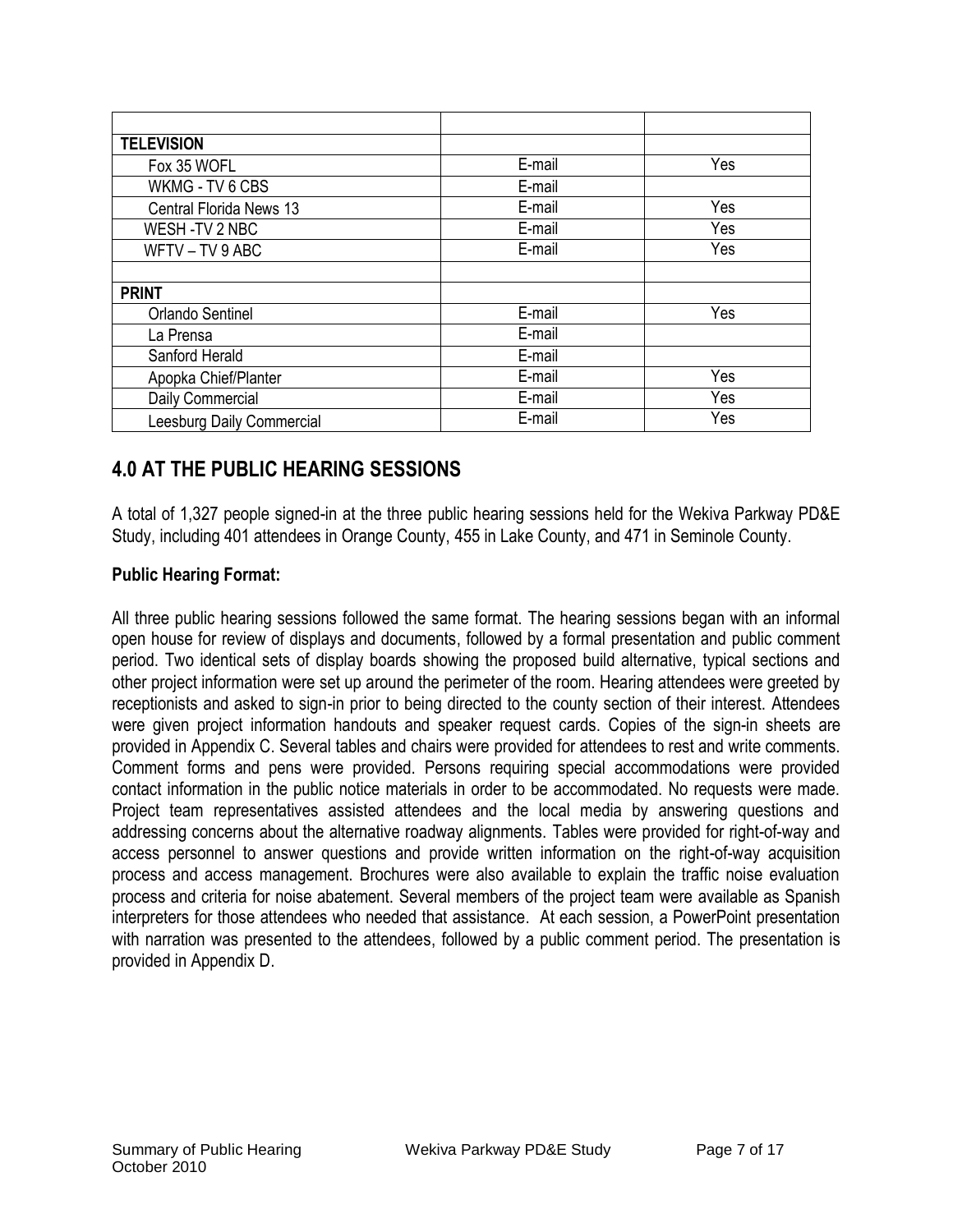

**October 26, 2010 - Apopka** 



#### **Parking and Signage:**

Ample parking was available to accommodate attendees, including those with disabilities. Signs were placed at major intersections and along roadways around the public hearing locations directing attendees to parking and the public hearing facility.

#### **Handouts and Comment Forms:**

Handouts with information on the Wekiva Parkway project were provided to attendees at the reception table. Handouts included project information and a map of the proposed build alternative. Comment cards were available throughout the meeting space and drop boxes were provided to collect responses. Two Court Reporters were present at all three hearing locations to record verbal comments. See Appendix E for copies of the public hearing handouts.

#### **Displays:**

Two sets of the following display boards were set up on easels around the perimeter of the meeting facility. Those display boards which depicted alternatives were on aerial base maps. The display boards ranged in size from 22" x 34" up to 34" x 56" for ease of viewing.

- Welcome Board
- Title VI/Title VIII Board
- Interpretive Services Board
- PD&E Study Schedule
- Project Study Area
- Initial Alternatives Overall for Orange County, Lake County West, Lake County East and Seminole County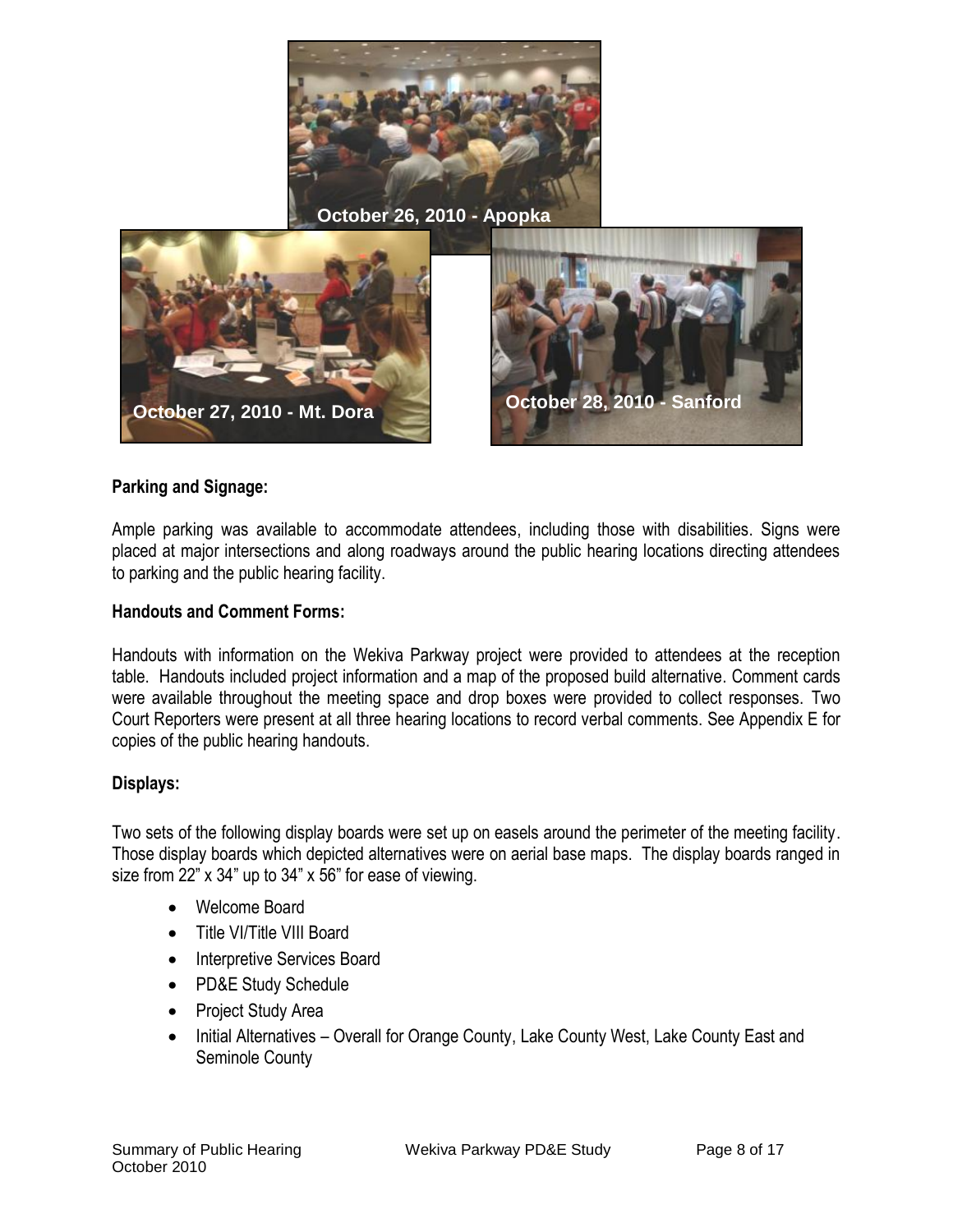- Viable Alternatives Overall for Orange County, Lake County West, Lake County East and Seminole County
- Proposed Build Alternative Overall Layout
- Proposed Build Alternative Orange County
- Proposed Build Alternative Lake County West
- Proposed Build Alternative Lake County East
- Proposed Build Alternative Seminole County
- Proposed Build Alternative Key Sheet and Concept Plans (Complete Set at 200 Scale)
	- Proposed Build Alternative Concept Plan Sheets (Orange County)
	- Proposed Build Alternative Concept Plan Sheets (Lake County West)
	- Proposed Build Alternative Concept Plan Sheets (Lake County West)
	- Proposed Build Alternative Concept Plan Sheets (Seminole County)
- Proposed Build Alternative Typical Sections
	- Wekiva Parkway (Orange County From US 441 North to Lake County)
	- SR 46 Reconstruction (Lake County West From US 441 to East of Round Lake Road)
	- SR 46 Realignment (Lake County West From East of Round Lake Road to Systems Interchange)
	- Wekiva Parkway (Lake County East From Orange County to Neighborhood Lakes Interchange)
	- CR 46A Realignment (Lake County East From SR 46 to Arundel Way)
	- Wekiva Parkway (Lake County East From Neighborhood Lakes Interchange to East of Wekiva River)
	- Wekiva Parkway with Frontage Roads (Seminole County From Wekiva River to West of Orange Boulevard)
	- Wekiva Parkway to I-4 (Seminole County From SR 46 to SR 417/I-4 Interchange)
	- SR 46 Reconstruction (Seminole County From West of Orange Boulevard to I-4)
- Proposed Build Alternative Evaluation Matrix
- Proposed Build Alternative Noise Analysis
- Traffic Boards
	- 2032 Proposed Build Alternative (Lake and Orange Counties)
	- 2032 Proposed Build Alternative (Seminole County)
	- 2032 No-Build Alternative (Lake and Orange Counties)
	- 2032 No-Build Alternative (Seminole County)
	- Existing Conditions (Lake and Orange Counties)
	- Existing Conditions (Seminole County)

PDFs of the graphics and information displayed on these boards are on a CD provided in Appendix F.

#### **Documents:**

Two hard copies of all engineering and environmental reports prepared in the PD&E Study were on display and readily available for review at the public hearing sessions. Those documents included the Environment Assessment, the Preliminary Engineering Report, and the Preliminary Plans. Preliminary right-of-way maps and property indexes were also available for review.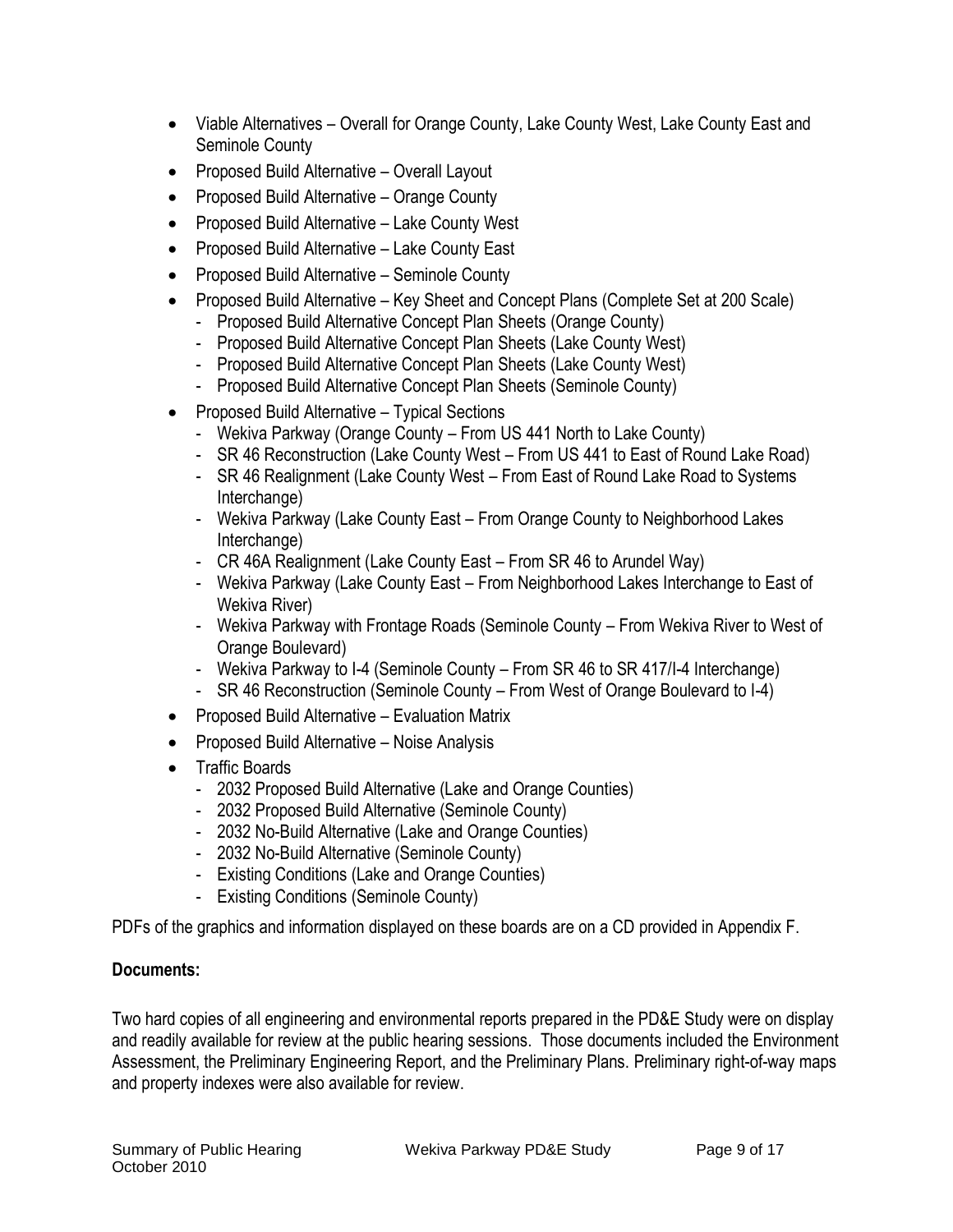### **5.0 SUMMARY OF COMMENTS RECEIVED**

A total of 248 comments were submitted during the public hearing comment period (between approximately October 1, 2010 and November 8, 2010). That includes oral presentations provided at the public hearing sessions, comment forms submitted at the public hearing sessions and emails and mail received during the public hearing comment period. Of that total, 31 duplicate comments\* (such as attendees providing comments at all three meetings, faxing and then mailing a comment card, etc.) were received. Since those comments were the same or very similar, we have included only one of those comments in the following summary calculations. For example, if the same person spoke in favor of the project at each of the three public hearing sessions, the three comments are included in the 248 total above, but only one of those comments is included in the "In favor" total in the Figure 1 chart below.

Of the comment forms received, 12 were submitted at the Orange County public hearing, 21 in Lake County, 53 in Seminole County, 39 were recorded by the court reporters (of these, 34 were speaker comments provided after the formal presentation and 5 were given directly to the court reporter), 36 were received by mail, 1 verbal comment was received by a member of the study team, and 70 were received via email. In addition, the Wekiva Parkway Community Coalition (WPCC) submitted a petition of 543 individuals objecting to the proposed build alternative and advocating an alternative proposed by the coalition\*\*.

The comments suggest general support for or acceptance of the Wekiva Parkway Proposed Build Alternative. A total of 86 comments were received that specifically noted the project was needed and should be completed as soon as possible, while 30 responses expressed opposition to the project.

Figure 1 shows a general overview of the comments received from all of the counties. A total of 86 comments suggested or approved the proposed build alternative and 30 were opposed. A total of 47 comments were received requesting specific changes to the proposed parkway but did not state a position either for or against, while 54 requested information and/or graphics. An analysis of these preferences can be found in Section 6.0 Comment Analysis. "Other" represents an array of comments touching on issues such as traffic signal requests, funding concerns and requests to meet with the project team. See Appendix G for a spreadsheet of all comments received during the public hearing process as well as responses provided. In Appendix H, a CD is provided that contains the transcripts from the three public hearing sessions. All responses received during the public hearing process were responded to by December 14, 2010.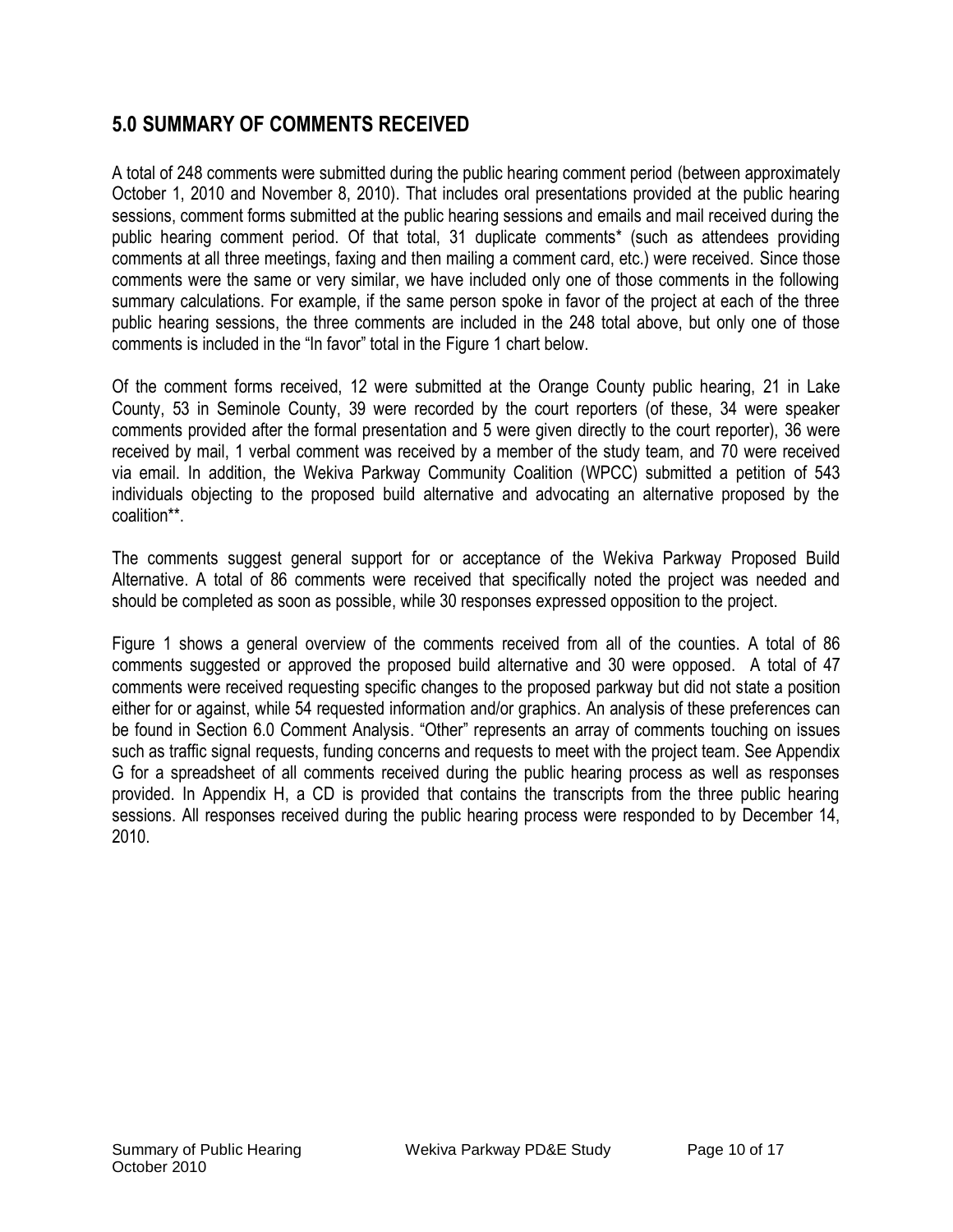

# **Number of Comments Received: 217**

Comment Period October 1, 2010 - November 8, 2010

(a) For example: some who provided comments did not express opposition to the project, but requested modifications/refinements in the area near them.

\*This chart does not reflect duplicate comments (31).

\*\*In addition, the study team received a petition from the Wekiva Parkway Community Coalition (WPCC)

The following table outlines the comments received by county. The vast majority of those with general comments expressed support for the roadway. Many of those expressing support for the roadway cited benefits that the road would bring such as: improved access for the region; better protection for wildlife in the environmentally sensitive Wekiva River Basin area; reduced traffic congestion on SR 46; and greater employment opportunities. The majority of those expressing opposition to the roadway stated concerns about roadway noise in quiet rural areas and worries that their property values would erode with the construction of a new roadway near their property (a central concern in Seminole County). In Lake and Seminole Counties, especially in areas where SR 46 would be realigned or removed, concerns over access were expressed (having to go out of the way to make local trips or access the parkway, fear that emergency vehicle response times might be impacted with a limited access roadway system, etc.). Environmental concerns were also a focus in Seminole County. Several property owners requested that their property be purchased during the right-of-way acquisition process.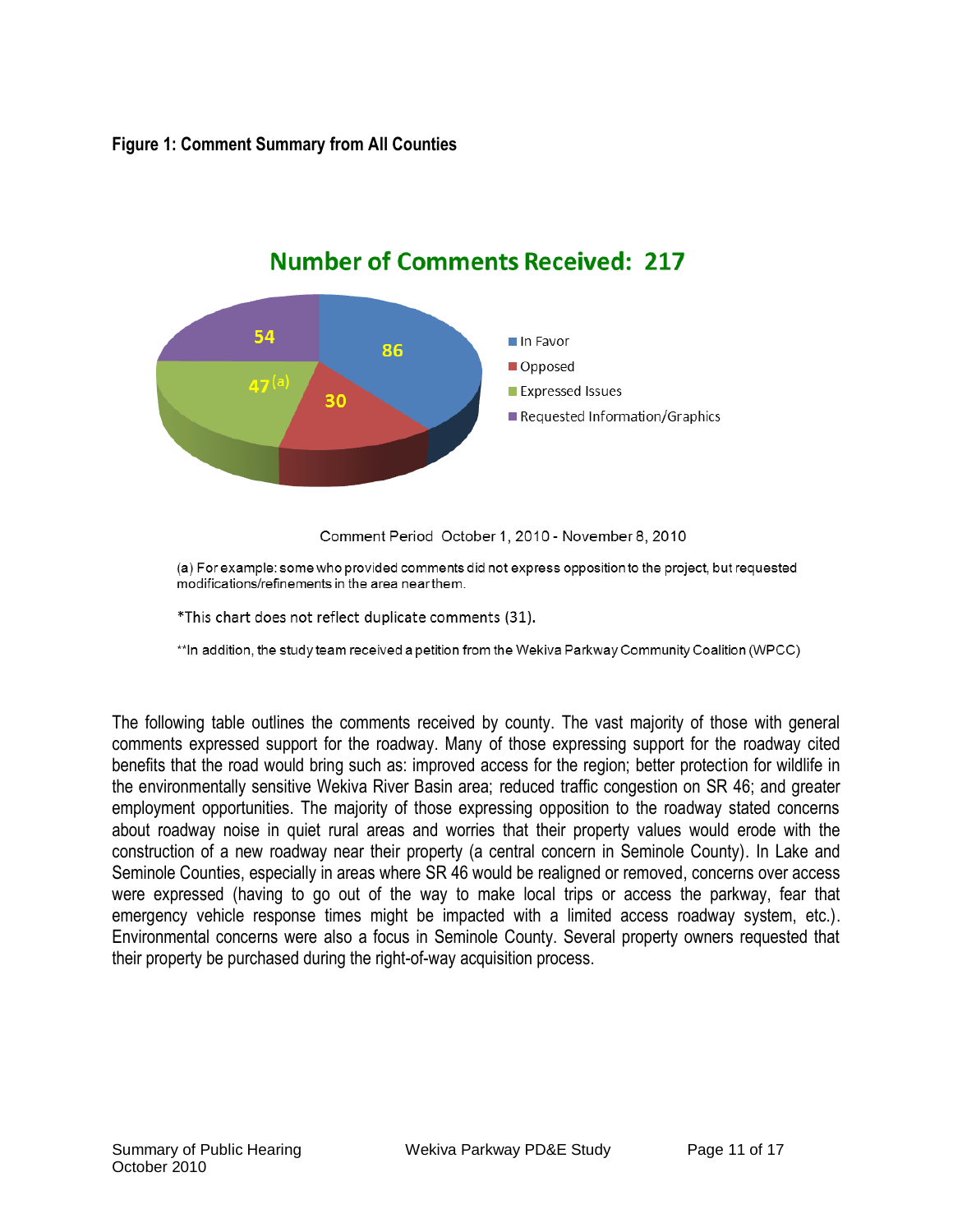#### **Table 4. Comment Summary by County+**

|                                   | <b>Orange County</b> | Lake County    | Seminole County | Total  |
|-----------------------------------|----------------------|----------------|-----------------|--------|
| <b>Access Concerns</b>            |                      | $6\phantom{1}$ | 4               | 11     |
| Noise Issues                      | $\overline{2}$       | 5              | 10              | 17     |
| <b>General Comments</b>           | 11                   | 13             | 40              | 64     |
| Support Project                   | 10                   | 10             | 28              | 48     |
| Oppose Project                    |                      | 3              | 12              | 16     |
| Request Info/Maps                 | 4                    | 7              | 8               | 19     |
| Drainage Concerns                 |                      |                | 5               | 5      |
| Environmental<br>Concerns         |                      |                | 5               | 6      |
| Aesthetics/Design                 |                      |                | 3               | 3      |
| Other                             | 1                    | $\overline{2}$ | 3               | 6      |
| Alignment                         |                      |                | $\overline{2}$  | 3      |
| <b>Property Value</b><br>Concerns |                      |                | 5               | 7      |
| <b>Property Acquisition</b>       | 1                    | $\overline{2}$ | $\overline{2}$  | 5      |
| Request for Trail                 |                      |                |                 | 1      |
| Keep SR 46 Open                   |                      | 4              |                 | 5      |
| <b>Total</b>                      | 21                   | 43             | 88              | $152*$ |

**\***It should be noted that the number of comments exceeds the number of comment forms as many forms covered multiple topics. **+**Note that the Comment Summary by County table only reflects comments received at the public hearings, not comments received via mail or email.

### **5.1 Orange County Session Overview**

General comments expressed in Orange County are depicted in Figure 2. Despite the strong turnout at the Orange County Public Hearing Session, only 18 comments were submitted at the meeting (12 written and 6 verbal). Of those, 11 expressed support for the proposed build alternative while 1 stated that they were against the proposed project (see Figure 3). Noise abatement (2 comments) was stated as a concern followed by property de-valuation and concerns over limited access (1). Three requests for additional information were also received.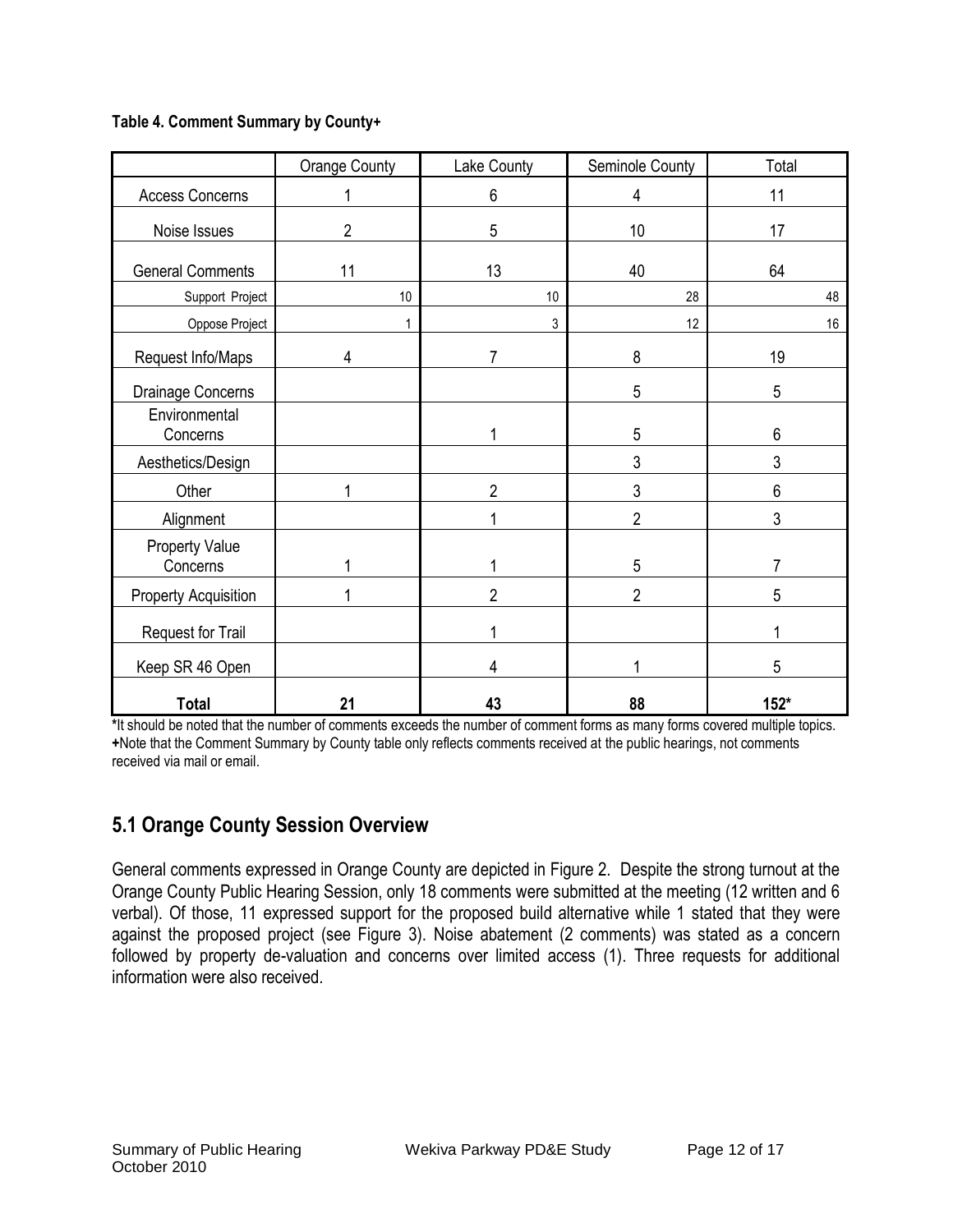

#### **Figure 2. Chart of Comments Received from Orange County**

**Figure 3. Chart of Support and Opposition from Public Hearings, Orange County**



### **5.2 Lake County Session Overview**

General comments expressed in Lake County are depicted in Figure 4. A total of 34 comments were submitted at the Lake County Public Hearing Session (21 written and 13 verbal). Of those, 10 expressed support for the proposed build alternative while 3 stated they were against the proposed project (see Figure 5). Access concerns (6 comments) and noise abatement concerns (5 comments) were submitted. The possible impact to property value (1) and concern over the alignment (1) were also noted in Lake County. Four comments urged that SR 46 remain open as-is. There were also several (7) requests made for additional information such as requests for copies of project maps.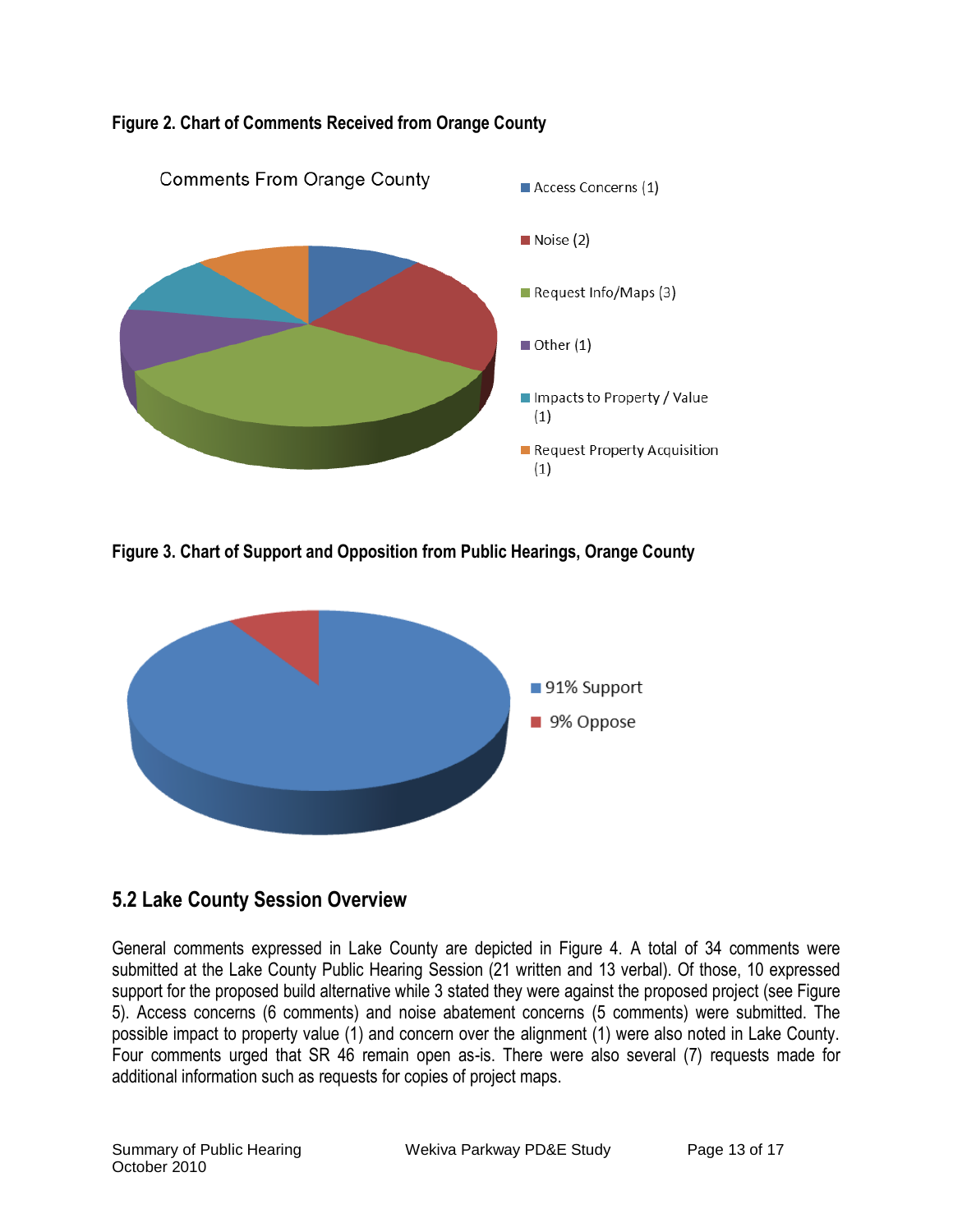

#### **Figure 4. Chart of Comments Received from Lake County**

**Figure 5. Chart of Support and Opposition from Public Hearings, Lake County**



### **5.3 Seminole County Session Overview**

As shown in Figure 6, a total of 73 comments were submitted at the Seminole County Public Hearing Session (53 written and 20 verbal). Of those, 28 expressed support for the proposed build alternative while 12 stated they were against the proposed project (see Figure 7). Noise abatement concerns were a primary concern with 10 comments received, followed by drainage and environmental concerns (5 each). The possible impact to property value also ranked as a concern for those in Seminole County (5 comments) as did concerns about access (4 comments). Some of the comments (8) were requests for additional information such as copies of project maps.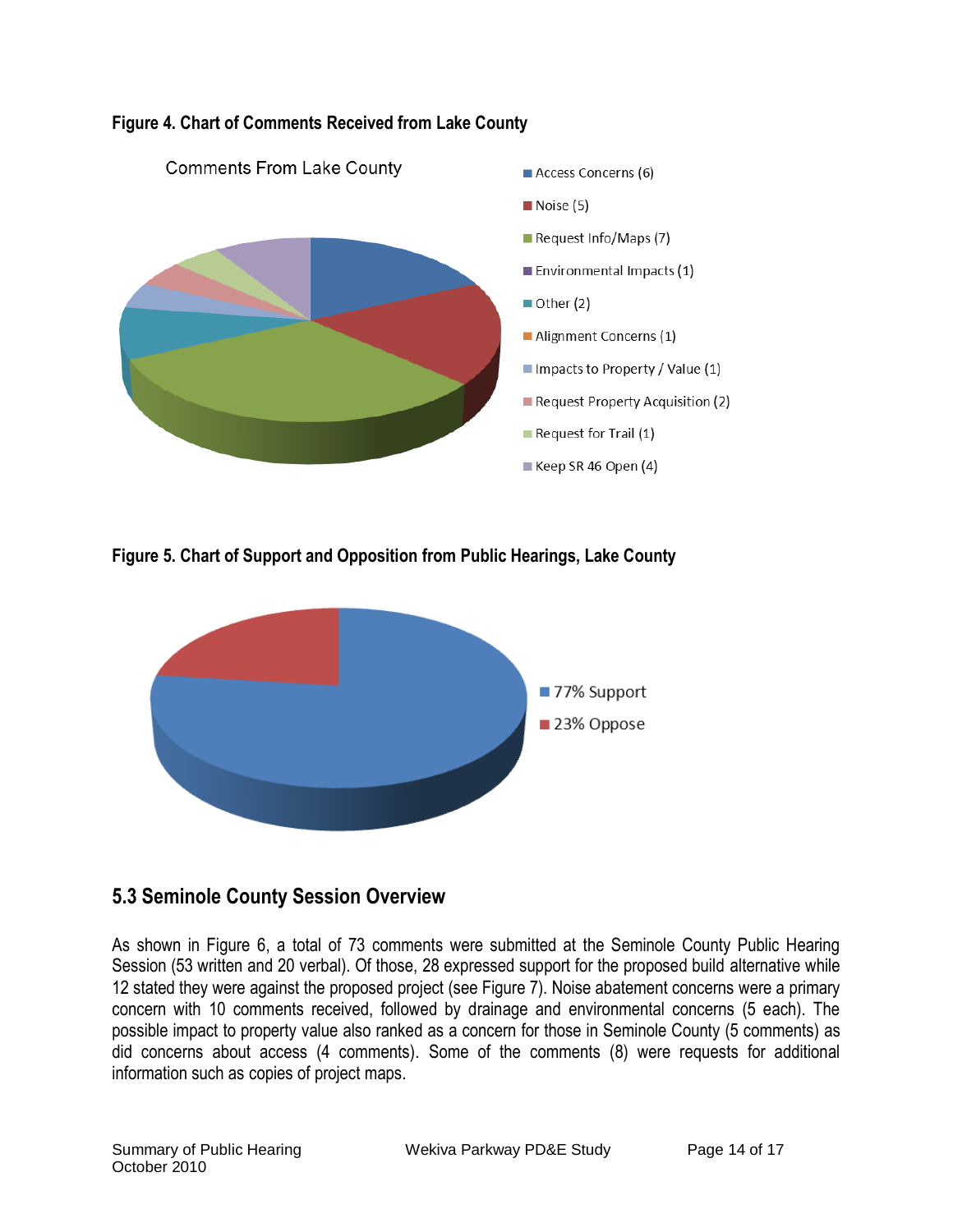

#### **Figure 6. Chart of Comments Received from Seminole County**

**Figure 7. Chart of Support and Opposition from Public Hearings, Seminole County**



### **6.0 COMMENT ANALYSIS**

A comprehensive analysis of the public comments (with the exception of the WPCC petition) showed support for the proposed build alternative and a desire for the project to proceed as quickly as possible.

Of the total number of comments received (248)\*, most commonly noted were comments regarding roadway noise and requests for noise abatement (29 comments). Concerns over the proposed build alternative and/or requesting alignment changes (17 comments) and how the project may impact property value (10 comments) were concerns expressed in all three counties. Despite the proposed project receiving strong support from the environmental community, 14 comments were received stating concerns over how the project might have a negative impact on the environment and wildlife. These concerns included the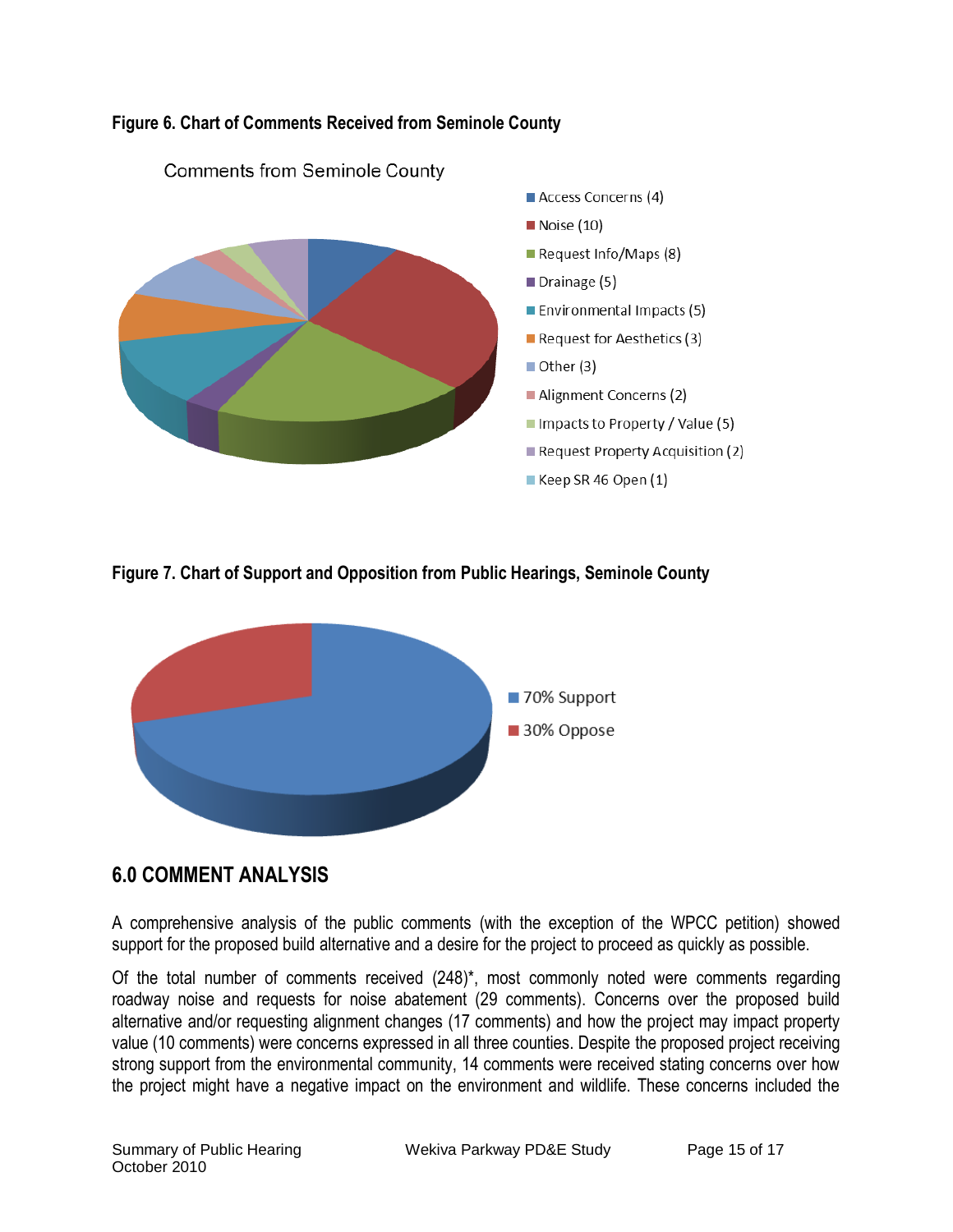desire to protect wildlife, ensuring the acquisition of conservation lands, wetland and water quality concerns, protecting the rural character of particular areas and fears of encroachment on existing public lands. Concerns that the elevated parkway may cause flooding issues with nearby properties were noted (8 comments).

There were 54 overall comments requesting additional information such as copies of specific display boards, or extra copies of the public hearing handouts.

Public comments were received in a variety of methods: written comments provided at the public hearings, verbal comments made to a court reporter during the public hearing sessions, verbally communicated to the attendees during the public comment period after the formal presentation, email, mail, and fax. The public comment period opened with the first notice on October 1, 2010 and closed as noticed November 8, 2010. The following graph shows the various methods by which comments were received and the various concerns stated in the comments.



#### **Figure 8. Graph of How Comments Were Received**

\*It should be noted that the summary of comments includes numerous citizens that submitted multiple topics.